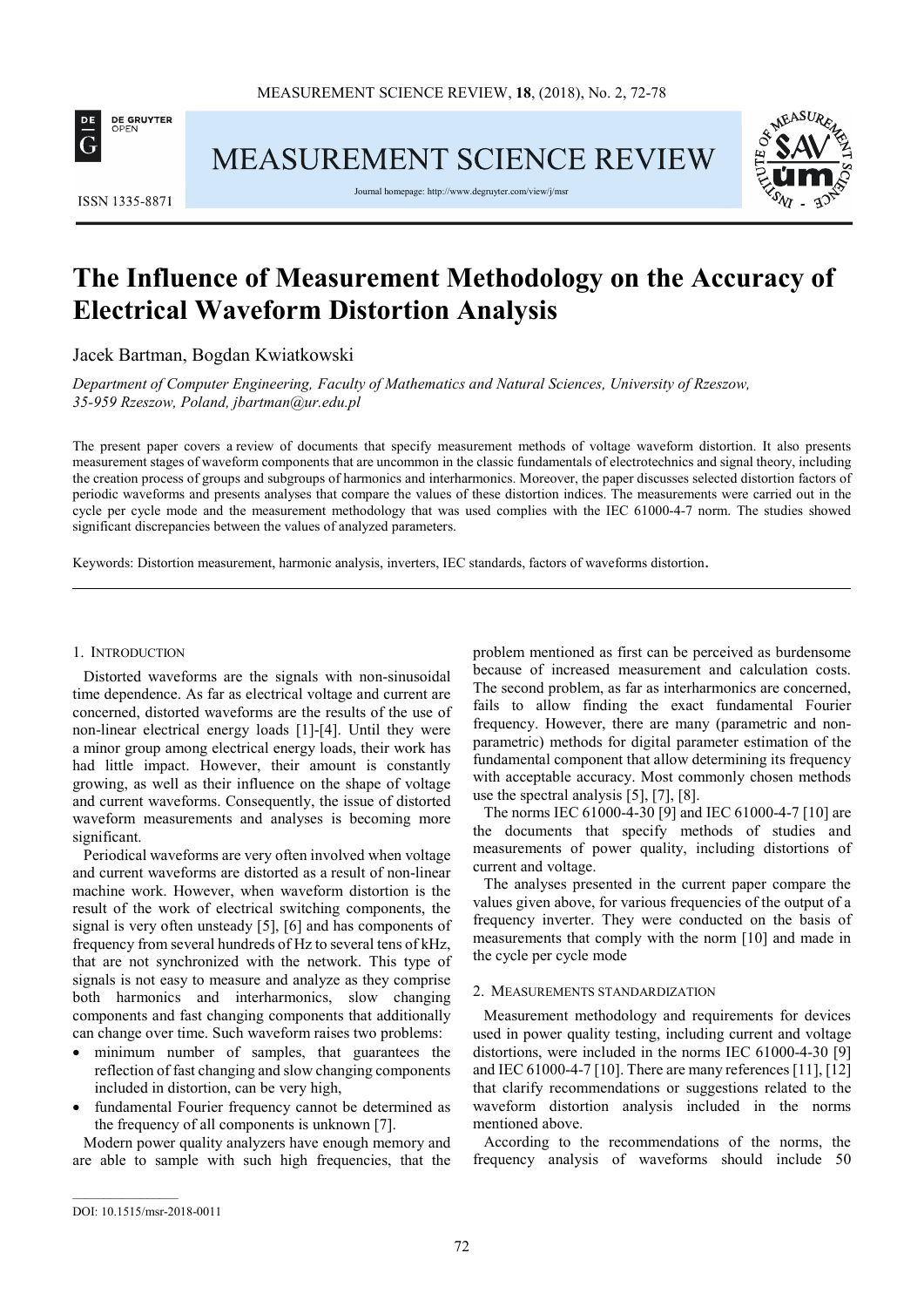harmonics determined by the DFT method. The width of the time window of the DFT analysis is determined as 200 ms (10 periods 50 Hz), and frequency resolution is 5 Hz. The norm recommends to conduct averaging of selected values in a very short (3 s), short (10 min), and long (2 h) measurement time. Basic measurement of interharmonics should be carried out for 10-period non-overlapping centered subgroups of interharmonics.

In order to determine quantitative waveform distortion, the IEC 61000-4-7 [10] introduces the conception of grouping. It says that the spectrum with 5 Hz frequency obtained as a result of DFT is subject to grouping. The norm defines: a group of harmonics, a subgroup of harmonic, a group of interharmonics, and a subgroup of interharmonics. Assumed by the norm notations:

*Yg,h* - effective value of a group of *h-th* harmonic,

*Ysg,h* - effective value of a subgroup of *h-th* harmonic,

*Yig,h* - effective value of a group of interharmonics that are *h-th* and *(h+1)* harmonic,

 $Y_{C,(N\bullet h)+k}$  - effective value of spectrum component, that corresponds to an initial bar of DFT of  $(N \cdot h) + k$ , row,

*N* - number of periods of fundamental harmonic in a measurement window,

the groups and subgroups mentioned before can be defined.

A) According to the norm, the value of a group of h-th harmonic is determined on the basis of h-th harmonic and of ten neighboring interharmonics. However, only 8 closest values and half of values of the furthest neighbors (Fig.1.):



Fig.1. The idea of creating a harmonic group.

B) The value of a subgroup of h-th harmonic is determined on the basis of h-th harmonic and two neighboring interharmonics (Fig.2.):



Fig.2. The idea of creating a harmonic subgroup.

C) In order to determine a group of interharmonics that are between h-th and *(h+1)* harmonic, all bars of a transform that are between the harmonics should be included (Fig.3.):





Fig.3. The idea of creating an interharmonic group.

D) In order to determine the value of an interharmonic group, the components that are direct neighbors with harmonic frequencies should be excluded from dependence (3) (Fig.4.):



Fig.4. The idea of creating an interharmonic subgroup.

#### 3. EVALUATION OF WAVEFORM DISTORTION

In order to evaluate distortion of a periodical waveform, it is necessary to determine indices which would enable to make the evaluation more objective according to the assumed criteria. Distortion analysis is very often begun with spectrum analysis conducted based on Discrete Fourier Transform - DFT [5], [7], [8], [13]-[18]. According to DFT, the analyzed waveform  $y(t)$  with a period *T* must meet the following conditions of Dirichlet:

be absolutely integrable, that is:

$$
\int_{o}^{T} |y(t)|dt < \infty
$$
\n(5)

- have a finite number of local extremes within one period,
- have a finite number of discontinuity points first kind, within one period.

In order to properly conduct DFT, it is necessary to select an appropriate sampling period and determine the period of a fundamental component (of minimum width of measurement window) [7], [16], [19]. The width of a measurement window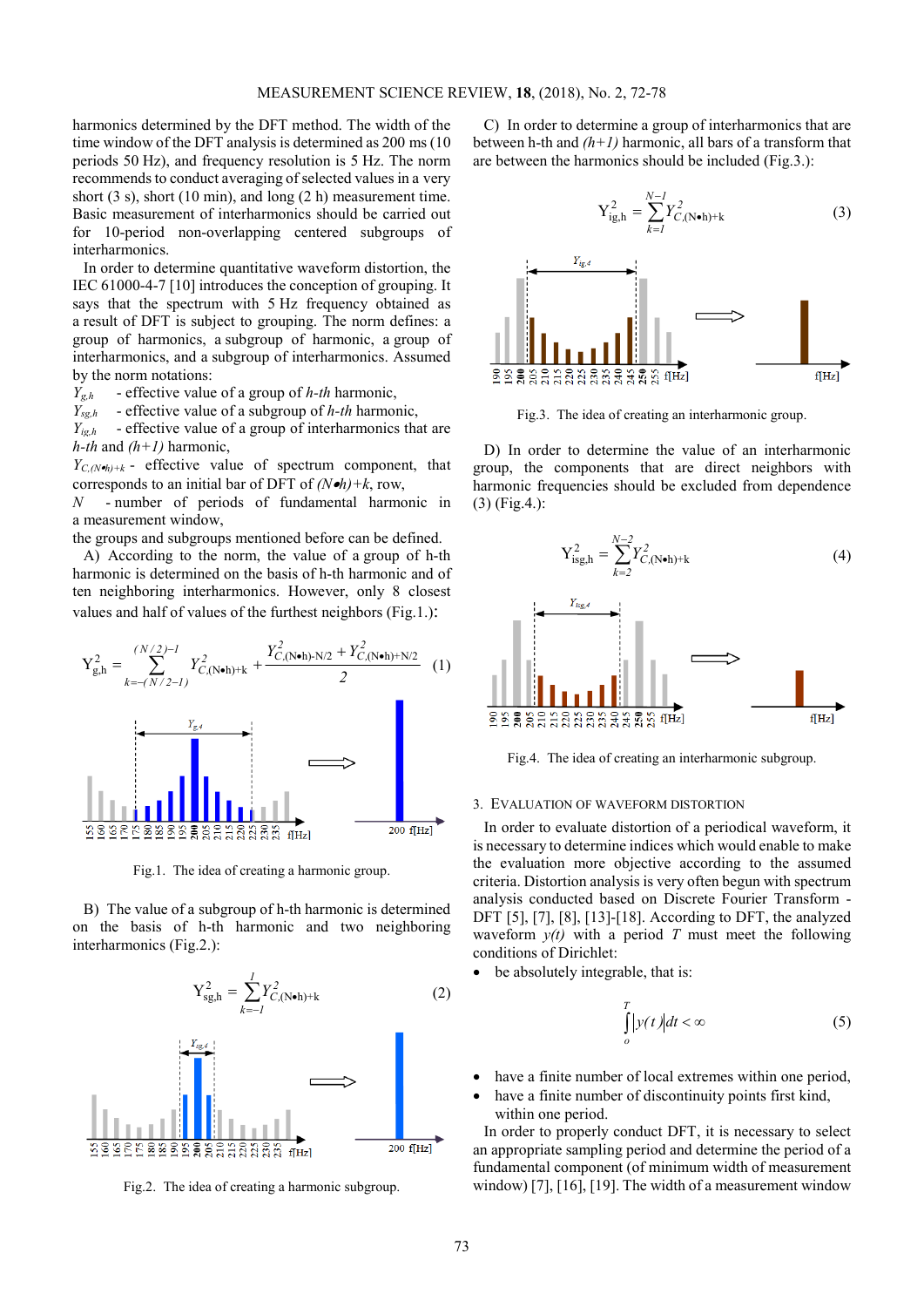must be the absolute multiplicity of a period of analyzed waveform and on the accuracy of its determination depends the transform's accuracy. This is not an easy task as far as distorted waveforms that have both harmonics and interharmonics are concerned [5]-[8]. The relevance of this question found reflection in many papers, and many algorithms were created in order to precisely estimate a waveform period [5], [15], [17], [18], [20]. In fact, however, unstable frequency in a waveform makes it impossible to precisely determine a fundamental frequency. As a result, a determined DFT transform is not accurate [15], [16]. However, despite its weaknesses and imperfections, and despite the fact that there are many other methods, DFT is still the most commonly applied method of the distorted waveform analysis. It results from its simplicity and easy implementation.

## 4. FACTORS OF WAVEFORMS DISTORTION

Various indices that carry different information can be used for the evaluation of waveform distortion. The current paper aims at finding out whether and how measurement methodology influences their results. Thus, the most popular indices used for the evaluation of waveform distortion were selected. The indices used in the paper are compared below:

## *A. Effective value*

The effective value of a periodical waveform is presented with the dependence:

$$
X_{RMS} = \sqrt{\frac{I}{T} \int_{t_0}^{t_0 + T} f^2(t) dt} = \sqrt{\sum_{k=1}^{\infty} X_k^2} \approx \sqrt{\sum_{k=1}^N X_k^2}
$$
(6)

In case of current, effective value is described by the value of direct current which flowing through an ideal resistance, being all the time the multiple of a period, causes releasing of energy the same as alternating current simultaneously flowing through.

## *B. K-th harmonic content factor*

The factor of harmonic content determines the contribution of particular components to a signal waveform

$$
w_k = \frac{x_{(k)}}{x_{(l)}} \cdot 100\%
$$
 (7)

#### *C. K-th interharmonic content factor*

The factor of interharmonic content determines the contribution of particular interharmonics to a signal waveform.

$$
w_k = \frac{v_{(k)}}{x_{(l)}} \cdot 100\%
$$
\n(8)

#### *D. Total Harmonic Distortion*

The THD factor reflects the relation of higher harmonic effective value to a fundamental component effective value:

$$
THD = \frac{\sqrt{\sum_{k=2}^{N} X_k^2}}{X_{(1)}}
$$
\n(9)

There are also definitions that define the THD factor as the relation of higher harmonic effective value to a signal effective value. In the paper [21] the author showed that the factor determined by dependence (9) is more useful and unambiguous. Most power analyzers set the value of a THD factor using this dependence, and the analyzer used for the studies described below uses this definition.

# *E. Crest factor*

Crest factor is used for determining the degree of waveform distortion and is defined as the relation of crest value to effective value:

$$
CF = \frac{max|f(t)|}{X_{RMS}}
$$
 (10)

where:  $f(t)$  – signal time waveform,

 $X_{(k)}$  – k-th harmonic of signal spectrum,

 $V_{(k)}$  – k-th interharmonic of signal spectrum,

*XRMS* – effective value.

In order to gain the accurate assessment of the electrical waveform distortion, the distortion components have to be representative and integral to reality. The authors of numerous works [6], [8], [23], [24], [25], [26] indicate that restriction of the spectrum suggested in the norm [10] to 50 components may be the reason for the discrepancies. In work [23] presents the practical example of the supply voltage on a ship. In the voltage, apart from the fundamental component, there are dominating components with the frequency above 25,000 Hz. In this case the analysis of the waveform distortion requires indicating harmonics with frequencies higher than the frequency of 50 harmonic. The author proves that the THD component, after extending the rage of considered harmonics, increases from 1.51 % to 7.9 %. In other works comprising similar issues [24] it was claimed that to monitor the electrical waveform distortion on a ship, it is advisable to apply the THD components which comprise the components with frequencies up to 10 kHz.

The impact of the number of harmonics on the value of the THD component is presented also in the work of [25]. The authors observed that the value of the component calculated to the frequency higher than the frequency switching of the semiconductors' elements of the converter, varies from the value gained according to the IEC standards. That is why the authors claim that a complete harmonic distortion has to be calculated to harmonics higher than the frequency of the converter switch and not to restrict the experiment only to 50 components.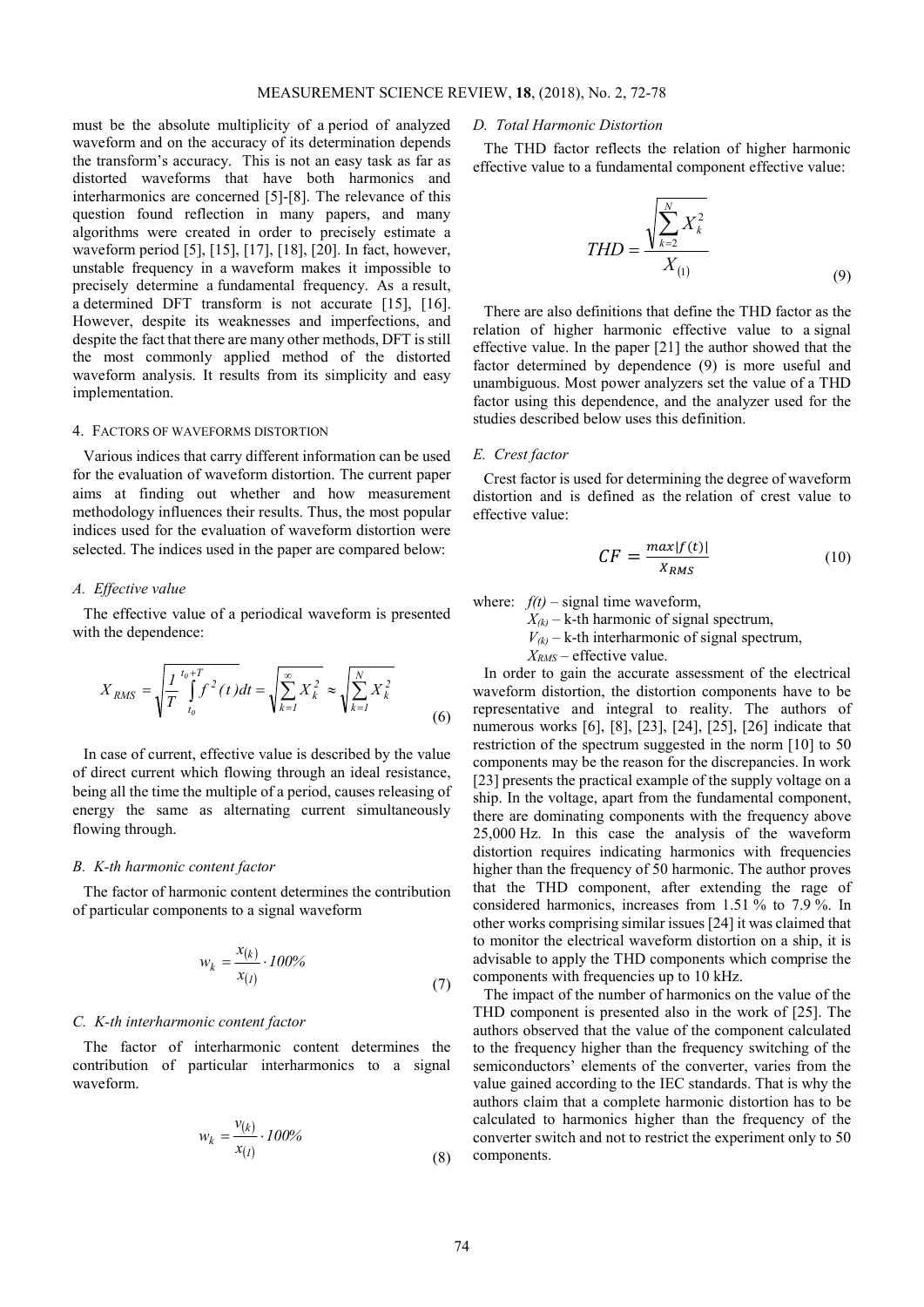On the contrary, the paper [8] presents the comparison of an original signal with the signal obtained on the basis of the spectrum determined according to the norm [10] – the difference between the recreated signal and the original signal was significant. It was probably caused, among others, by a reduced range of analyzed spectrum, according to the norm [10]. Further studies [6], [26] indicated that narrowing the spectrum of harmonics may affect other parameters that describe electrical waveforms such as effective value (RMS), waveform distortion factor (THD), and crest factor (CF).

# 5. TESTING STATION

The studies were conducted at a well-prepared measuring stand that comprised the following elements: Emerson Commander SK frequency inverter, 1.5 kW Temal 3Sg90L-4-IE2 induction motor, 1.5 kW Delta ECMA-E21315GS servomotor, Elspec Blackbox G4500power quality analyzer, MS SQL database server, Microcomputer with PQScada and PQInvestigator softwares dedicated to Elspec Blackbox G4500 analyzer.

While running, a frequency inverter supplies an induction motor. It enables to adjust the frequency of its speed. The motor is loaded with a servomotor mounted on the same bed. Class A Elspec Blackbox G4500 analyzer is responsible for measurements. It has 11 measurement channels that enable simultaneous measurement of voltage and current in each phase. Voltage sampling frequency enables the analysis of up to 511 harmonic components, and in case of current, up to 127 components. Moreover, the device enables the analysis of interharmonics. The analyzer enables simultaneous recording of power quality data according to the norm IEC 61000-4-30 and in the cycle per cycle mode. It is possible thanks to two simultaneously running conversion motors realizing FFT of each cycle for both methods and for all channels.

PQScada software enables to send measurement data from analyzer to the MS-SQL server. Properly configured PQInvestigator application acquires data from the MS-SQL server and enables to conduct analyses and their visualization.

#### 6. RESULTS

Measurements were made at the testing station as described in the previous section of the paper. The values of factors were mentioned in section 3 for various frequencies of a fundamental component, setting various values of frequency of motor supplied voltage (38.1 Hz; 42.5 Hz; 45.8 Hz; 49.7 Hz; 53.7 Hz; 57.6 Hz; 61.6 Hz) and using the analyzer's ability to simultaneous data recording in the cycle per cycle mode (CpC). According to the norm IEC 61000-4- 30 (IEC), the values of the factors mentioned in point 3 were compared for various frequencies of a fundamental component.

Fig.5. shows analyzed voltage waveforms which have large distortions. Such comparison shows that reducing the voltage frequency below 50 Hz (45.8 Hz, 42.5 Hz) causes an increasingly fuzzy waveform. It does not occur while raising the frequency above 50 Hz.

The shape of voltage waveforms (Fig.5.) indicates that it comprises many components. Thus, a wide spectrum of harmonics and possibly interharmonics should be expected. Another figure (Fig.6.) presents the initial voltage spectrum for various frequencies related to the fundamental component, and the spectrum of interharmonics expressed in volts. The spectra shown in the first (IEC) column of Fig.6. were recorded in accordance with the norm IEC 61000-4-30 [9]. Their observation leads to the conclusion that distortions of voltage waveform are caused mainly by the third harmonic.

This conclusion is erroneous as in the full spectrum of harmonics, a great contribution of higher components can be observed (second column, Fig.6.). In case of frequencies lower than 50 Hz, a few groups of very high harmonics appear. This justifies the fuzzy time waveforms exactly for these frequencies. The analysis of interharmonics (third column, Fig.6.) indicates that they influence the shape of waveforms, but it is definitely bigger for frequencies above 50 Hz.

The THD factor is a secondary value in regard to the content of particular harmonics However, it reflects global influence of higher harmonics on the shape of waveforms.



Fig.5. Voltage waveforms for various powering frequencies.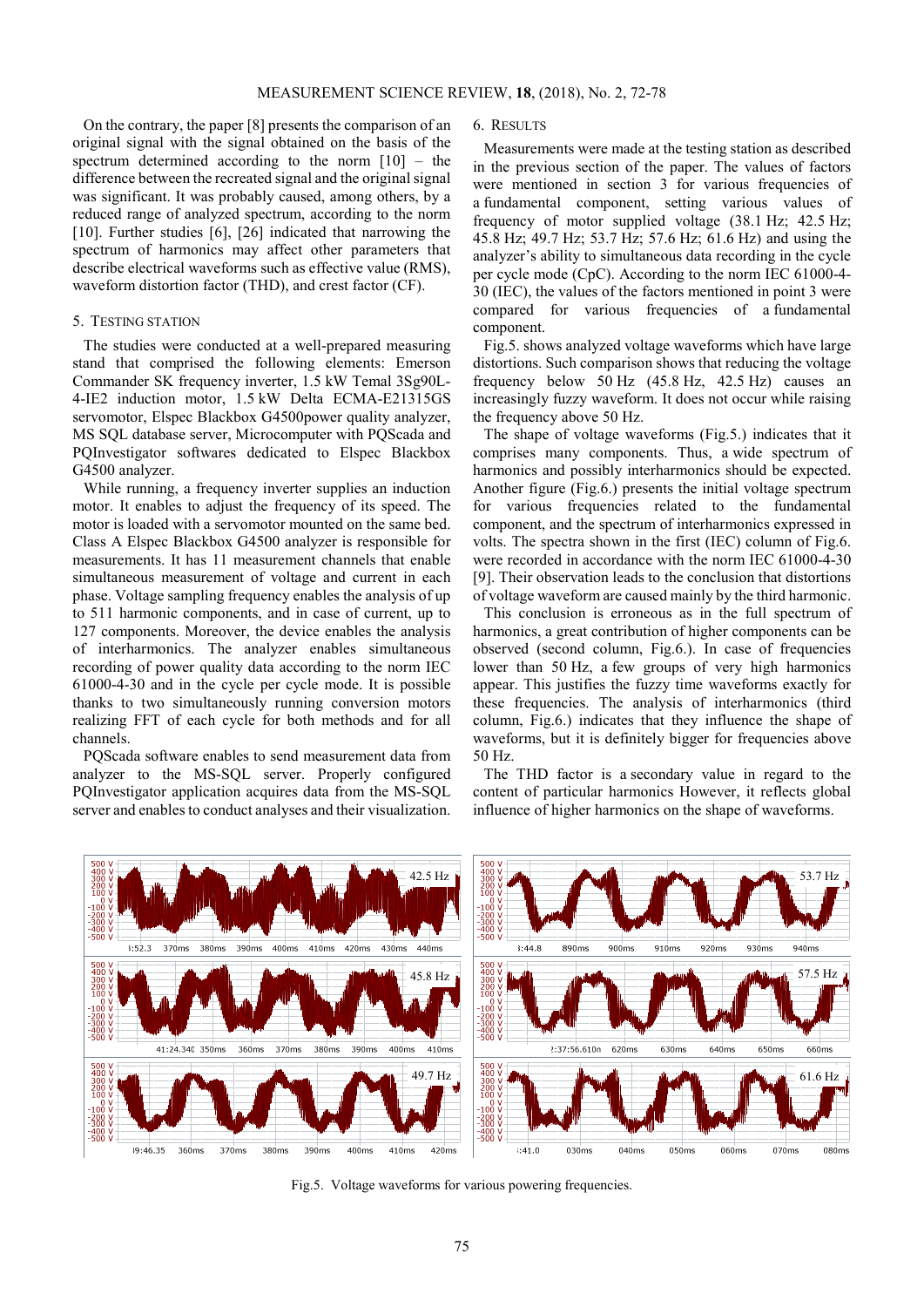

# MEASUREMENT SCIENCE REVIEW, **18**, (2018), No. 2, 72-78

Fig.6. Spectra of harmonics and interharmonics recorded for various voltage frequencies during measurements in the cycle per cycle mode (CpC) and in accordance with the norm [9].



Fig.7. Differences between average values of THD recorded during measurements in the cycle per cycle mode (CpC) and in accordance with the norm [9].

Fig.7. and Fig.8. show a dependence between measurement IEC 61000-4-30 [9] indicating a significantly lower value of THD results of the factor and the assumed methodology. The measurements taken according to the recommendations of the IEC 61000-4-30 [9] norm, show significantly smaller value of the THD factor than the measurements taken cycle after cycle. Analyzing the relation (9) and Fig.7. it can be easily observed that it is caused by not taking into account the harmonics higher than 50 in measurements consistent with the norm. The measurements conducted according to the recommendation of the norm IEC 61000-4-30 [9] indicate that both the value and the changes in THD are small, although they are large according to the cycle per cycle measurements (Fig.8.).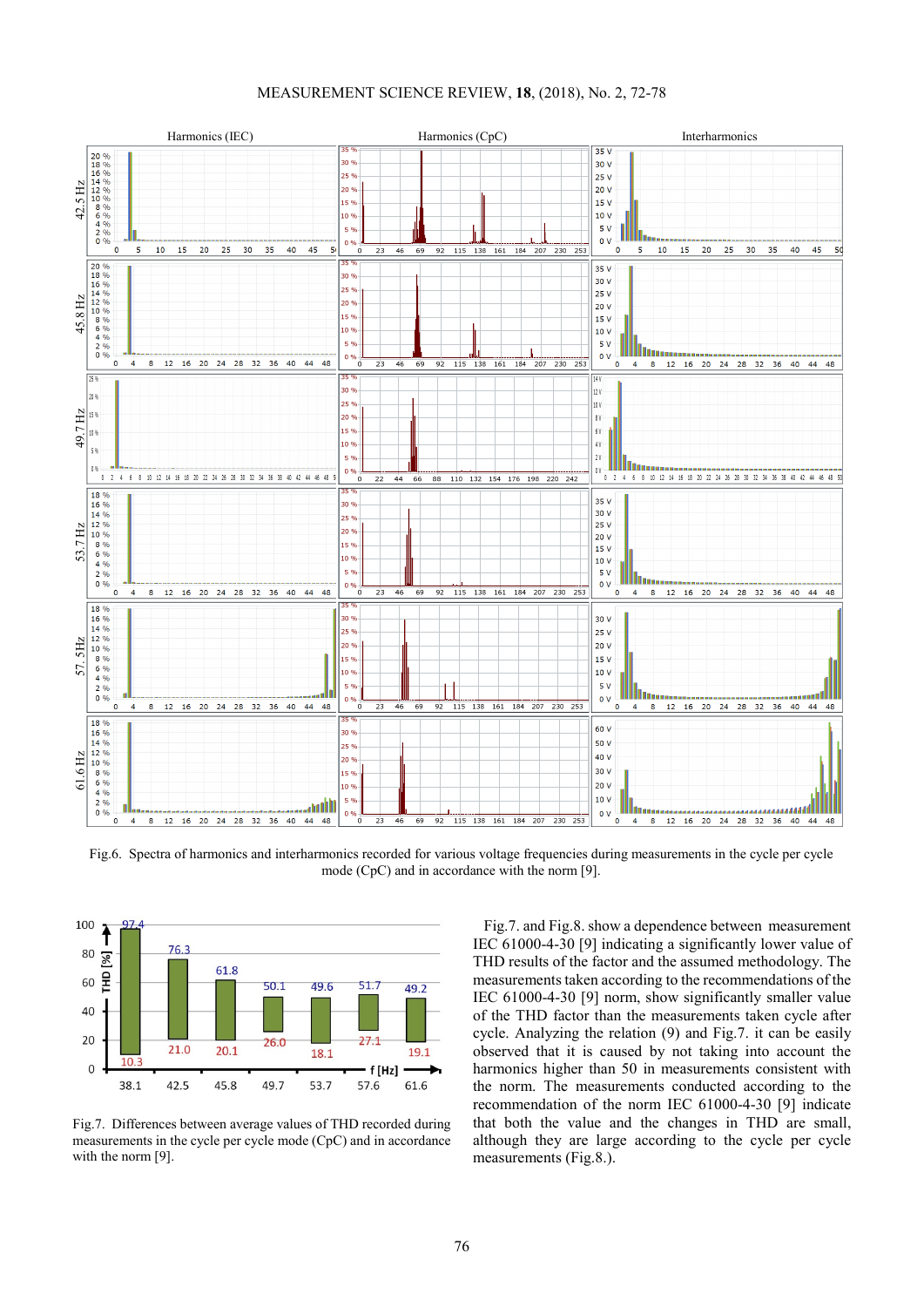

Fig.8. Changes in THD recorded for various voltage frequencies during cycle per cycle measurements (CpC) and in accordance with the norm [9]. Dark blue line – cycle per cycle, red line - analysis in the window with 10 periods, green line – averaged value in the time of 150 periods.



Fig.9. Changes in RMS recorded for various voltage frequencies during cycle per cycle measurements (CpC) and in accordance with the norm [9]. Dark blue line – cycle per cycle including all components, red line - analysis in the window of 10 periods, green line – averaged value in the time of 150 periods.

The measurements of voltage effective value also show great discrepancy between the values measured cycle per cycle and the values measured according to the norm IEC 61000-4-30 (Fig.9.). Similarly to the measurements of THD, the values measured according to the norm are lower than the values measured in the cycle per cycle mode. Discrepancy between the measurements decreases with an increase in frequency of the measured voltage (Fig.10.).



Fig.10. Differences between average values of RMS recorded during cycle per cycle measurements (CpC) and in accordance with the norm IEC 61000-4-30.

Another study compared values of the crest factor set from cycle per cycle measurements and in accordance with the norm [9] (Fig.11.). Similarly, as in the case of THD and RMS, the set values differed. Moreover, the measurements from particular periods taken cycle per cycle were significantly different.



Fig.11. Differences between average values of crest factor recorded during cycle per cycle (CpC) and in accordance with the norm IEC 61000-4-30. Blue color describes minimum and maximum values measured in the CpC.

#### 7. CONCLUSIONS

The paper includes the review of documents that specify measurement methods of voltage waveform distortion. It presents measurement stages of waveform components uncommon in the classic fundamentals of electrotechnics and signal theory, including the creation process of groups and subgroups of harmonics and interharmonics. Moreover, selected distortion indices of distorted waveforms were presented.

The evaluation of voltage and current waveform distortion is crucial as far as the analysis of power quality is concerned. Thus, it should be unambiguous and accurate. Most devices available in the market enable accurate measurements and analyses of mains electricity, according to the norms [9], [10].